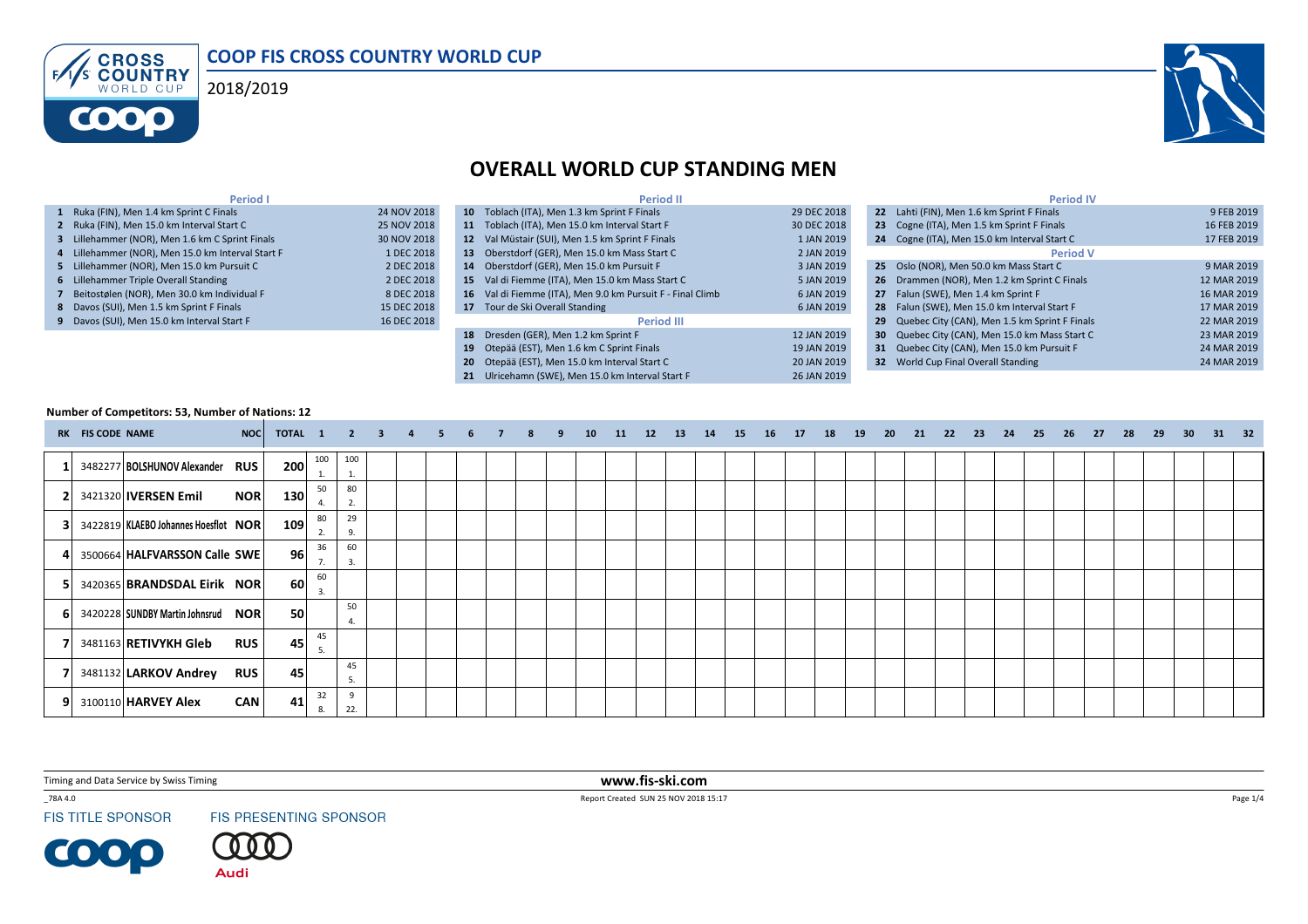COOP FIS CROSS COUNTRY WORLD CUP



**COOO** 



## OVERALL WORLD CUP STANDING MEN

|                 | RK FIS CODE NAME | NOC                                   | TOTAL 1         |           | 2 3 4 5             |  | $-62$ |  | <b>q</b> | 10 | 11 12 13 | 14 15 | 16 | 17 18 | 19 | 20 | 21 | 22 23 | 24 | 25 | 26 27 | 28 | 29 | 30 | 31 32 |  |
|-----------------|------------------|---------------------------------------|-----------------|-----------|---------------------|--|-------|--|----------|----|----------|-------|----|-------|----|----|----|-------|----|----|-------|----|----|----|-------|--|
| 10 <sup>1</sup> |                  | 3421698 FOSSLI Sondre Turvoll NOR     | 40              | 40<br>6.  |                     |  |       |  |          |    |          |       |    |       |    |    |    |       |    |    |       |    |    |    |       |  |
| 10              |                  | 3480013 VYLEGZHANIN Maxim RUS         | 40              |           | 40<br>6.            |  |       |  |          |    |          |       |    |       |    |    |    |       |    |    |       |    |    |    |       |  |
| 12 <sup>1</sup> |                  | 3180508 HAKOLA Ristomatti FIN         | 38              | 24<br>11. | 14<br>17.           |  |       |  |          |    |          |       |    |       |    |    |    |       |    |    |       |    |    |    |       |  |
| 13              |                  | 3180535 NISKANEN livo<br><b>FIN</b>   | <b>36</b>       |           | 36<br>7.            |  |       |  |          |    |          |       |    |       |    |    |    |       |    |    |       |    |    |    |       |  |
| 14              |                  | 3421154 NYENGET Martin Loewstroem NOR | 32              |           | 32<br>8.            |  |       |  |          |    |          |       |    |       |    |    |    |       |    |    |       |    |    |    |       |  |
| 15 <sup>1</sup> |                  | 3290326 PELLEGRINO Federico ITA       | 30              | 29<br>9.  | <sup>1</sup><br>30. |  |       |  |          |    |          |       |    |       |    |    |    |       |    |    |       |    |    |    |       |  |
| <b>16</b>       |                  | 3482260 SOBAKAREV Andrey RUS          | 26              | 26<br>10. |                     |  |       |  |          |    |          |       |    |       |    |    |    |       |    |    |       |    |    |    |       |  |
| 16 <sup>1</sup> |                  | 3420994 TOENSETH Didrik NOR           | 26              |           | 26<br>10.           |  |       |  |          |    |          |       |    |       |    |    |    |       |    |    |       |    |    |    |       |  |
| 18              |                  | 3421779 KRUEGER Simen Hegstad NOR     | 24              |           | 24<br>11.           |  |       |  |          |    |          |       |    |       |    |    |    |       |    |    |       |    |    |    |       |  |
| 19 <sup>1</sup> |                  | 3482119 CHERVOTKIN Alexey RUS         | 22              |           | 22<br>12.           |  |       |  |          |    |          |       |    |       |    |    |    |       |    |    |       |    |    |    |       |  |
| <b>19</b>       |                  | 3510377 HEDIGER Jovian<br><b>SUI</b>  | 22              | 22<br>12. |                     |  |       |  |          |    |          |       |    |       |    |    |    |       |    |    |       |    |    |    |       |  |
| 21              |                  | 3422161 STADAAS Kasper NOR            | 20              | 20<br>13. |                     |  |       |  |          |    |          |       |    |       |    |    |    |       |    |    |       |    |    |    |       |  |
| 21              |                  | 3482105 YAKIMUSHKIN Ivan RUS          | 20 <sub>l</sub> |           | 20<br>13.           |  |       |  |          |    |          |       |    |       |    |    |    |       |    |    |       |    |    |    |       |  |
| 23              |                  | 3420605 ROETHE Sjur<br><b>NOR</b>     | 18              |           | 18<br>14.           |  |       |  |          |    |          |       |    |       |    |    |    |       |    |    |       |    |    |    |       |  |
| 23 <sub>1</sub> |                  | 3190323 CHANAVAT Lucas FRA            | 18              | 18<br>14. |                     |  |       |  |          |    |          |       |    |       |    |    |    |       |    |    |       |    |    |    |       |  |
| 25 <sup>1</sup> |                  | 3190255 GROS Baptiste<br><b>FRA</b>   | 16              | 16<br>15. |                     |  |       |  |          |    |          |       |    |       |    |    |    |       |    |    |       |    |    |    |       |  |
| <b>25</b>       |                  | 3290379 DE FABIANI Francesco ITA      | 16 <sup>1</sup> |           | 16<br>15.           |  |       |  |          |    |          |       |    |       |    |    |    |       |    |    |       |    |    |    |       |  |

Timing and Data Service by Swiss Timing

\_78A 4.0

**FIS TITLE SPONSOR** 

**COOP** 

FIS PRESENTING SPONSOR



 www.fis-ski.comReport Created SUN 25 NOV 2018 15:17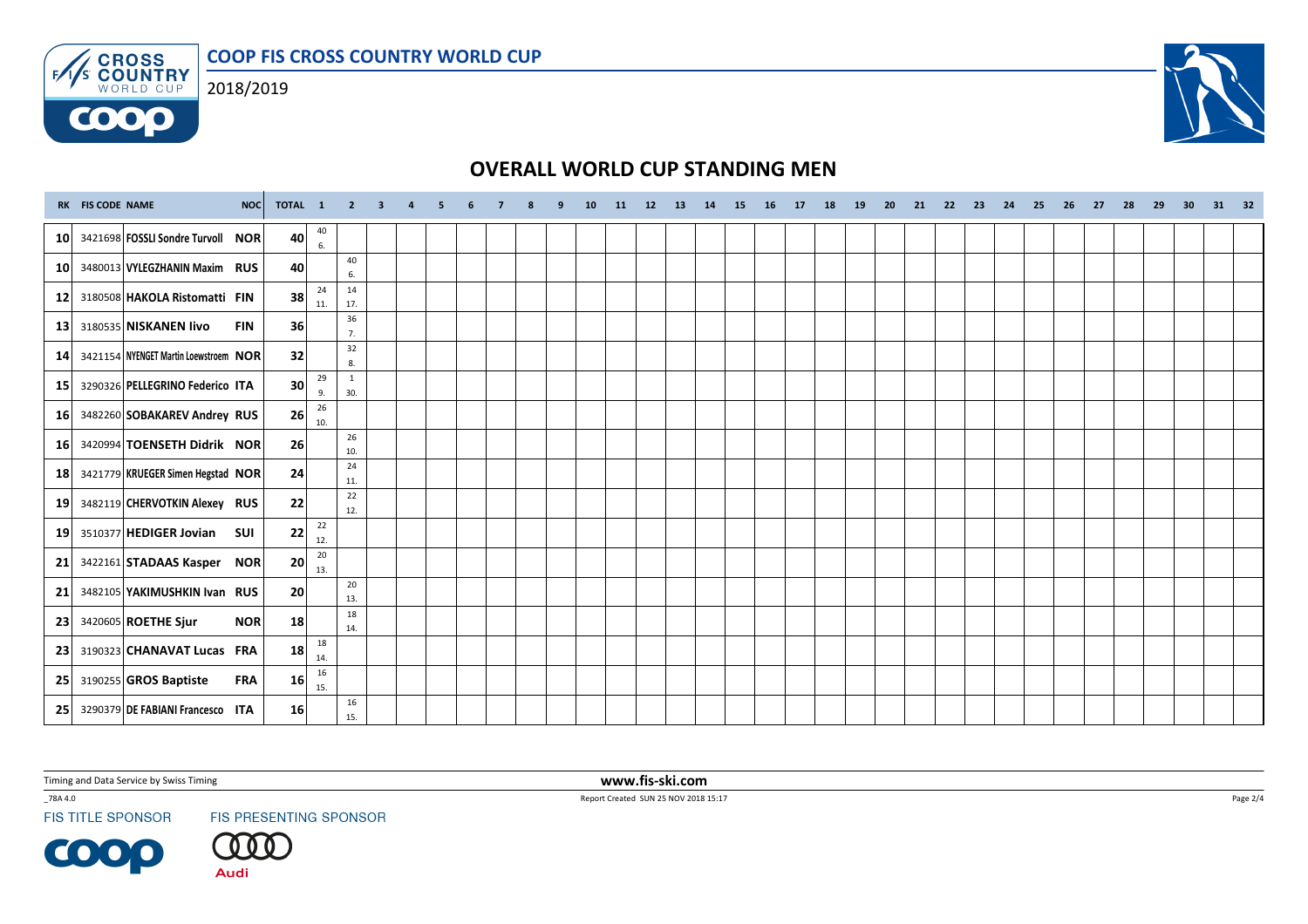COOP FIS CROSS COUNTRY WORLD CUP



**COOO** 



# OVERALL WORLD CUP STANDING MEN

|                 | RK FIS CODE NAME | NOC                                  | TOTAL 1 |                        | 2 3 4 5                |  | - 6 | $\overline{7}$ | 9 | 10 | 11 12 13 | 14 15 | 16 | 17 18 | 19 | 20 | 21 | 22 23 | 24 | 25 | 26 27 | 28 | 29 | 30 | 31 32 |  |
|-----------------|------------------|--------------------------------------|---------|------------------------|------------------------|--|-----|----------------|---|----|----------|-------|----|-------|----|----|----|-------|----|----|-------|----|----|----|-------|--|
| 27 <sup>1</sup> |                  | 3421164 SKAR Sindre Bjoernestad NOR  | 15      | 15<br>16.              |                        |  |     |                |   |    |          |       |    |       |    |    |    |       |    |    |       |    |    |    |       |  |
| 27              |                  | 3481988 SEMIKOV Ilia<br><b>RUS</b>   | 15      |                        | 15<br>16.              |  |     |                |   |    |          |       |    |       |    |    |    |       |    |    |       |    |    |    |       |  |
| 29              |                  | 3180861 MAEKI Joni<br><b>FIN</b>     | 14      | 14<br>17.              |                        |  |     |                |   |    |          |       |    |       |    |    |    |       |    |    |       |    |    |    |       |  |
| 30              |                  | 3200241 BING Thomas<br><b>GER</b>    | 13      |                        | 13<br>18.              |  |     |                |   |    |          |       |    |       |    |    |    |       |    |    |       |    |    |    |       |  |
| 30              |                  | 3180865 VUORINEN Lauri<br><b>FIN</b> | 13      | 13<br>18.              |                        |  |     |                |   |    |          |       |    |       |    |    |    |       |    |    |       |    |    |    |       |  |
| 32              |                  | 3501346 THORN Viktor<br>SWE          | 12      |                        | 12<br>19.              |  |     |                |   |    |          |       |    |       |    |    |    |       |    |    |       |    |    |    |       |  |
| 32 <sub>1</sub> |                  | 3420961 KROGH Finn Haagen NOR        | 12      | 12<br>19.              |                        |  |     |                |   |    |          |       |    |       |    |    |    |       |    |    |       |    |    |    |       |  |
| 34              |                  | 3200676 BRUGGER Janosch GER          | 11      |                        | 11<br>20.              |  |     |                |   |    |          |       |    |       |    |    |    |       |    |    |       |    |    |    |       |  |
| 34              |                  | 3190345 JOUVE Richard<br><b>FRA</b>  | 11      | $11\,$<br>20.          |                        |  |     |                |   |    |          |       |    |       |    |    |    |       |    |    |       |    |    |    |       |  |
| <b>36</b>       |                  | 3200205 BOEGL Lucas<br><b>GER</b>    | 10      |                        | 10<br>21.              |  |     |                |   |    |          |       |    |       |    |    |    |       |    |    |       |    |    |    |       |  |
| <b>36</b>       |                  | 3180408 LUUSUA Ari<br><b>FIN</b>     | 10      | 10 <sup>°</sup><br>21. |                        |  |     |                |   |    |          |       |    |       |    |    |    |       |    |    |       |    |    |    |       |  |
| 38              |                  | 3660055 VORANAU Aliaksandr BLR       | 9       | 9<br>22.               |                        |  |     |                |   |    |          |       |    |       |    |    |    |       |    |    |       |    |    |    |       |  |
| 39              |                  | 3500330 PETERSON Teodor SWE          | 8       | 8<br>23.               |                        |  |     |                |   |    |          |       |    |       |    |    |    |       |    |    |       |    |    |    |       |  |
| 39              |                  | 1345875 GAILLARD Jean Marc FRA       | 8       |                        | 8<br>23.               |  |     |                |   |    |          |       |    |       |    |    |    |       |    |    |       |    |    |    |       |  |
| 41              |                  | 3420586 HOLUND Hans Christer NOR     | 7       |                        | $7\overline{ }$<br>24. |  |     |                |   |    |          |       |    |       |    |    |    |       |    |    |       |    |    |    |       |  |
| 41              |                  | 3501255 SVENSSON Oskar SWE           | 7       | $\overline{7}$<br>24.  |                        |  |     |                |   |    |          |       |    |       |    |    |    |       |    |    |       |    |    |    |       |  |
| 43              |                  | 3290245 NOECKLER Dietmar ITA         | 61      |                        | 6<br>25.               |  |     |                |   |    |          |       |    |       |    |    |    |       |    |    |       |    |    |    |       |  |

Timing and Data Service by Swiss Timing

\_78A 4.0

**FIS TITLE SPONSOR** 

**COOP** 

FIS PRESENTING SPONSOR



 www.fis-ski.comReport Created SUN 25 NOV 2018 15:17